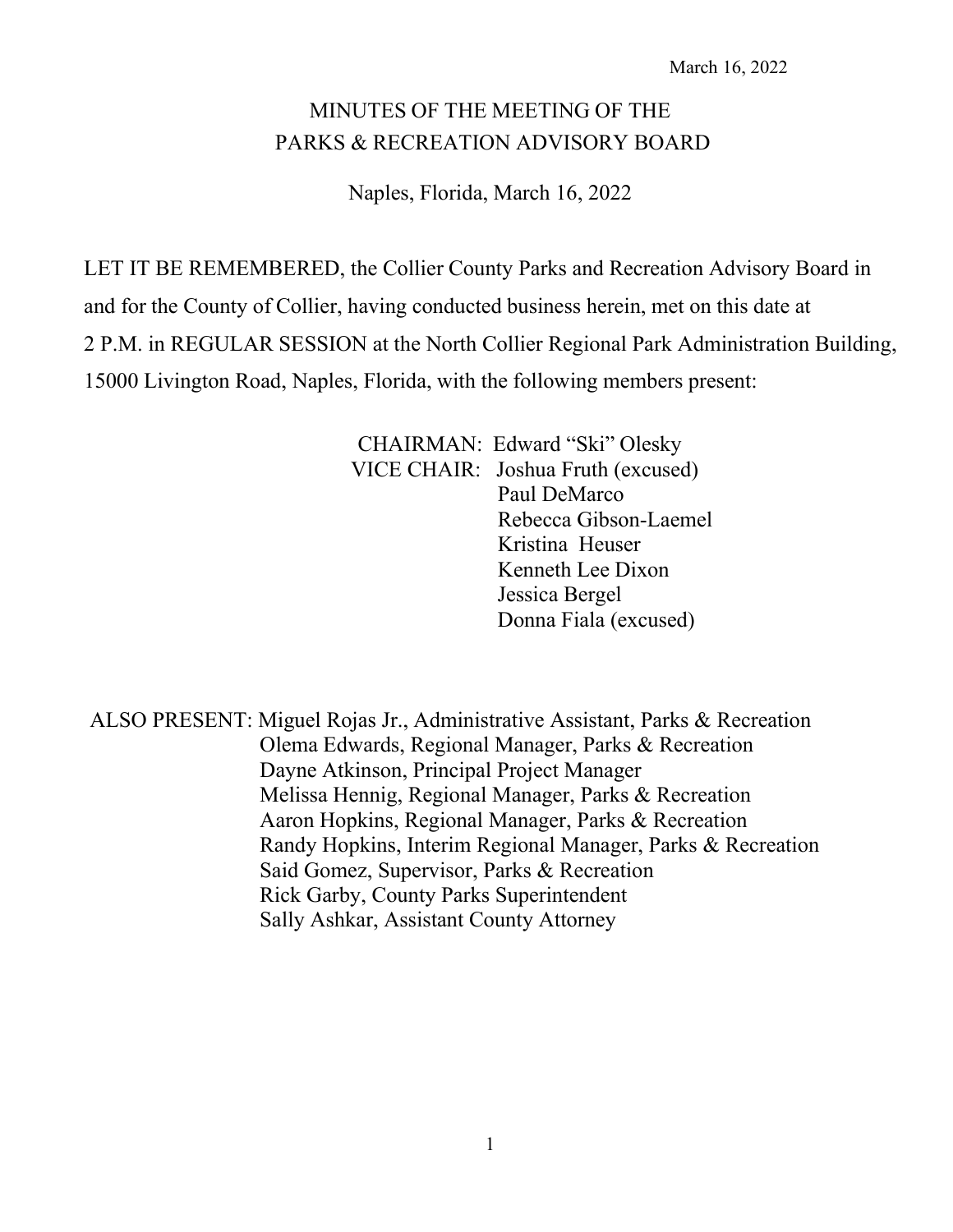*Any persons in need of a verbatim record of the meeting may request a copy of the Zoom recording from the Collier County Parks & Recreation Department.*

- **I. Call to Order Chairman Olesky** called the meeting to order at 2:01 p.m.
- **II. Pledge of Allegiance and Invocation**  The Pledge of Allegiance was recited, and an invocation/moment of silence was observed.
- **III. Approval of Agenda** *Ms. Gibson-Laemel moved to approve the agenda. The motion was seconded by Ms. Heuser. The motion was carried unanimously, 7-0.*
- **IV. Previous Meeting Minutes**

*Ms. Heuser moved to approve the Feb. 16, 2022, meeting minutes. The motion was seconded by Mr. DeMarco. The motion carried unanimously, 7-0.* 

## **V. Public/Board Comments**

**Jessica McIntosh, Rookery Bay Coastal Training Program Coordinator** 

**Ms. McIntosh** reported that the Rookery Bay management plan for the Rookery Bay Estuary Research Preserve is being updated by FDEP. The public is invited to a meeting online at 5 p.m. on Tuesday, March 22 at [www.FloridaDEP.gov/rbmanagementplan.](http://www.floridadep.gov/rbmanagementplan) Comments about the estuary and research reserve are due by April 8.

**Chairman Olesky** asked for a clarification about the comments in March versus April.

**Ms. McIntosh** said written comments are due by April 8 and the March 22 Zoom meeting is to allow people to comment in person or to write comments online.

# **VI. Capital Projects [Dayne Atkinson – Overview of Current Projects]**

**Mr. Atkinson** detailed a PowerPoint presentation and reported that:

**Big Corkscrew Island Regional Park Phase 1** is still ongoing. The South Phase is 85% complete. The Southeast section of the park (event lawn, playground, South Concession Stand and outdoor tennis, pickleball and basketball courts) was turned over to Parks & Recreation on Jan. 28. The Southeast portion is open to the public. Work continues on building finishes/equipment installation and power and water have been tied to the aquatic center/pools, community center and maintenance buildings. We are anticipating the park being officially open in the summer of 2022. The aquatic buildings will be last. There were some subcontractor problems.

**Big Corkscrew Island Regional Park Phase 2.** The first road connecting the park to Oil Well Road is in the design stage now. It will be bid and then awarded in the fall for completion in spring. Phase 2 will be executed in four phases due to available permits, funding constraints and the developer agreement; Phase 2A will be awarded in summer 2022. Phase 2A involves the Oil Well access road and PUD utility corridor/wells. Phase 2B is the site civil/drainage, PUD utility corridor continuation, canal crossings, canal maintenance access roads, wells and weir; Phase 2C is the fitness center, parking lot and the dog park; Phase 2D involves four baseball fields, the concession stand and lake features/kayak launch (pending additional funding). The contract amendment to incorporate the Phase 2 phasing plan is being prepared and will go before the second BCC meeting in March. Wetland and construction permits have been submitted; the fitness center design costs are being negotiated with A/E and are pending approval of the amendment at the BCC meeting.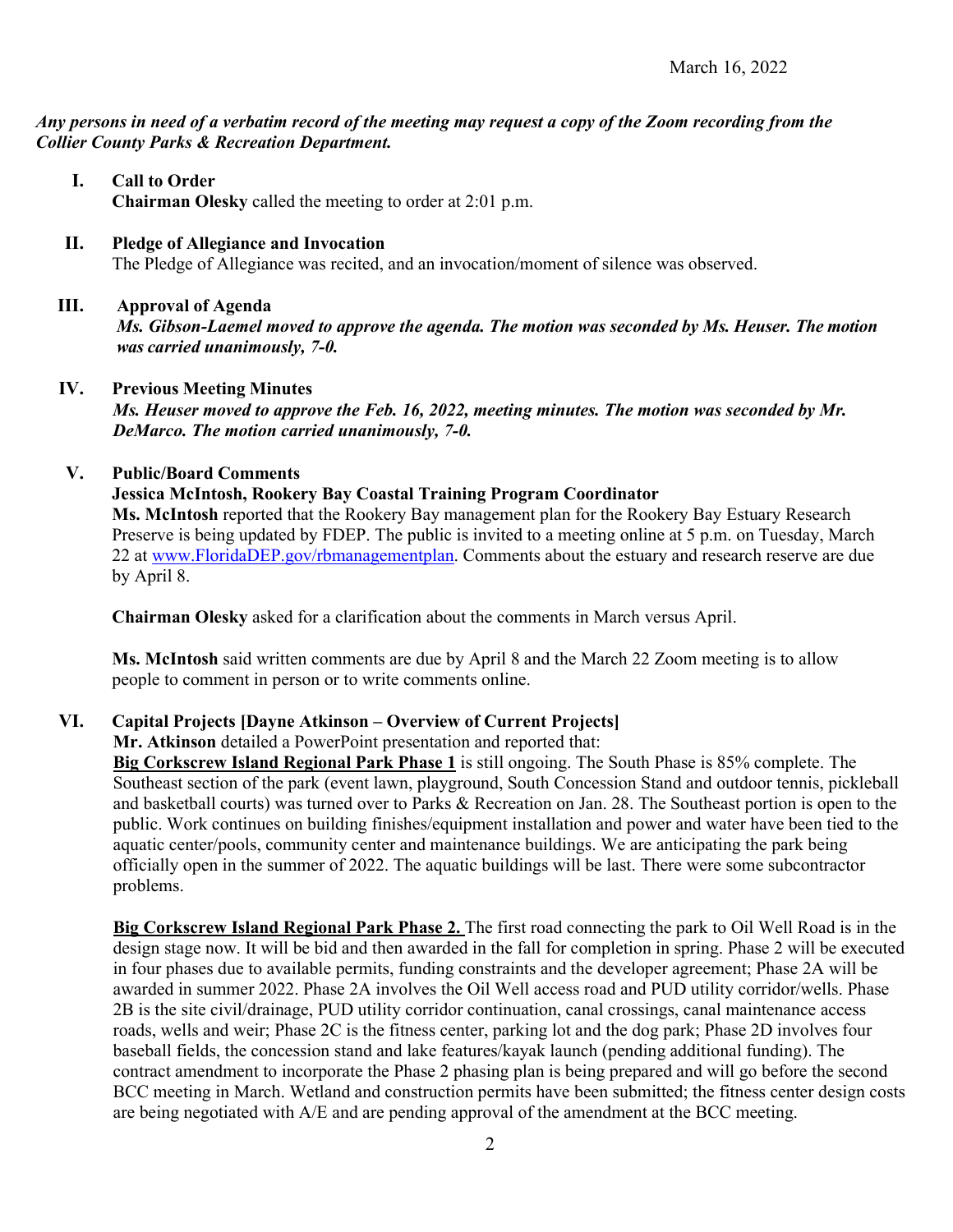**Ms. Gibson-Laemel** asked about the design contract.

**Mr. Atkinson** said he wouldn't have more information until the design contracts are in place.

## **Mr. Atkinson** continued his PowerPoint presentation:

**East Naples Community Park Welcome Center:** The 12,000-square-foot Welcome Center includes a pro shop, restrooms, offices, storage, locker rooms, electrical and mechanical rooms and a patio area. The electrical/mechanical/plumbing finishes have commenced, as well as the exterior stucco. IT/security requirements have been resolved and contractors are cleared to move forward; water and power have been tied in.

**Aquatics projects:** Nothing has changed since last month's report.

## **VII. New Business**

## **a. Donation Drive:**

**Lauren Smith and Judy Huntley**, who work at The Nest at Domain Realty and also manage the local Naples Moms, Naples Moms Marketplace, and Naples Moms' Closet Cleanout Facebook pages, asked to host a donation event at North Collier Regional Park. They often get asked about where someone can donate goods and where they can take them. They would like to bridge a gap and host a Mom's Closet Cleanout and partner with St. Matthew's House. They want to have teams of volunteers, a drive-through situation with bins and trucks.

They also would offer a day at the park with coffee, donuts and playtime for moms and kids. St. Matthew's House staff will bring trucks and help sort the trash from what can be sold. They had over 2,500 people come to a similar event at Baker Park. If you ask these moms to show up, they will. We just need space and help with traffic flow. They believe there are future ways they can encourage families to come out and use Parks & Rec facilities and show them what's available. They can share what the moms are using and what's being underutilized.

**Ms. Edwards** said the women already have approached her and the park can accommodate the event.

*Ms. Gibson-Laemel made a motion to recommend the Moms' Closet Cleanout donation drive with St. Matthew's House be held on an as-yet-undetermined Saturday at North Collier Regional Park. Ms. Bergel seconded it. The motion passed unanimously, 7-0.* 

# **b. Sea Horse Run (PowerPoint presentation):**

**Beth Ann Auchi**, of the Caloosa Saddle Club, a 40-year-old non-profit organization, wants to hold a charity equestrian event, Sea Horse Run, in April 2023 at Barefoot Beach Preserve after tourist season, but before turtle nesting season. She detailed her experience, which includes being a critical care nurse and volunteering, until she was diagnosed with MS and was unable to walk. She was forced to use a walker, but still fell, so she tried equestrian therapy. She was lifted onto a horse because she couldn't walk. It was a last resort and she thought it was quackery. She started about four years ago and she can now walk again and is in better shape than most of her friends.

Equestrian therapy gave her her life back and she was able to return to work and volunteering. She is one of many who have made strides through equestrian therapy at PATH International Centers, a program that's made possible through volunteers, who feed, take care of horses, clean out stalls and help with the horses. She noted they provide many programs to blind kids, kids with cerebral palsy, veterans with PTSD, mental health programs and programs for health care workers who were stressed out over COVID.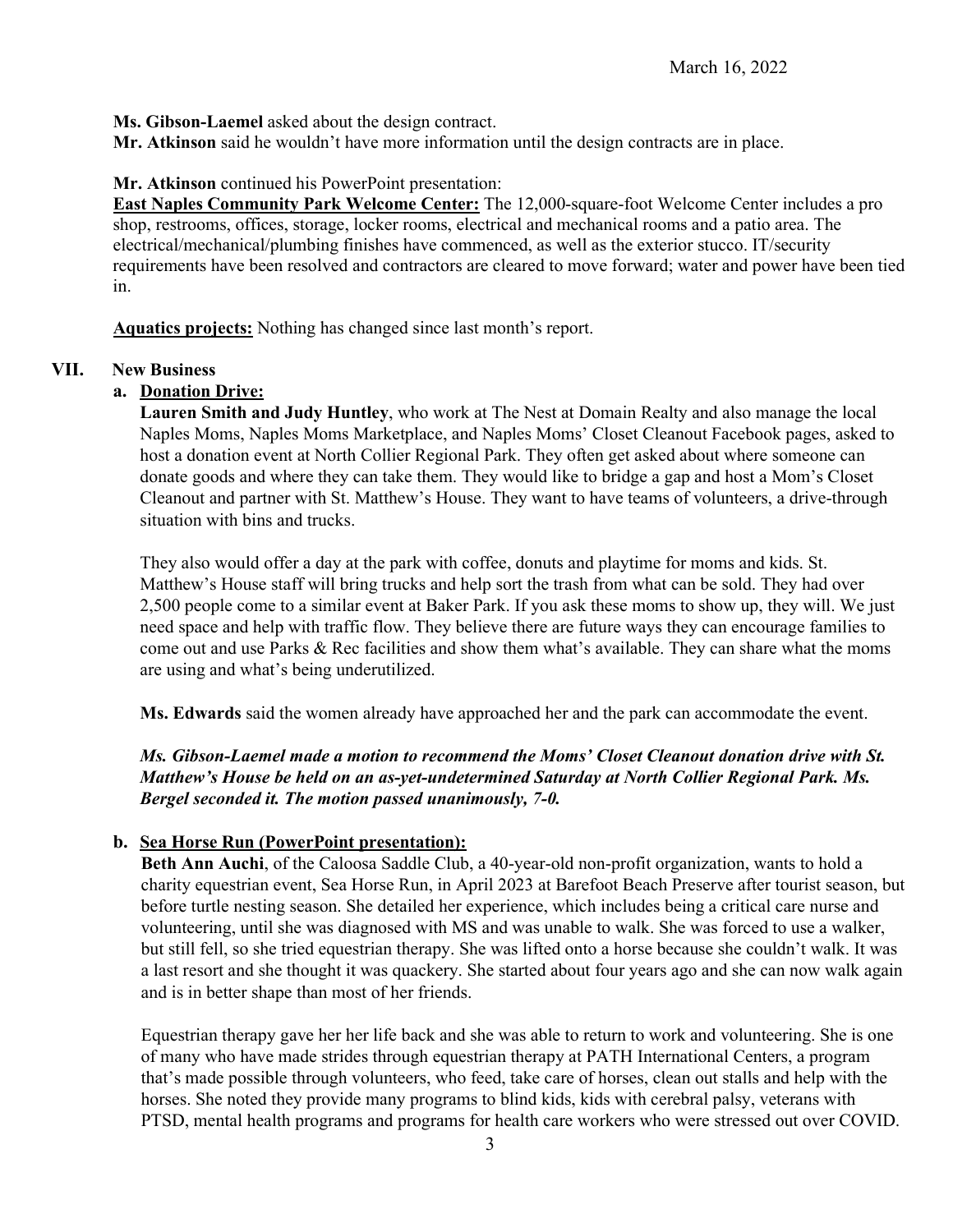She asked that horses be allowed at Barefoot Beach Preserve for this special event. The horses will be reined and there will be pooper scoopers. She noted that scientists say this won't harm the environment and there won't be impact due to manure. She spoke to park rangers and biologist, who agreed there would be no harm to wildlife or the beach. A national and local science expert agreed that horses and wildlife coexist in nature.

This type of event was held in St. Lucie County and Manatee Key, where they allow horses on the beach with permits. Hundreds of thousands in funding has already been raised, and this event also will be insured. The horses are majestic and romantic and the event would be great for tourism. They will offer a side-saddle instructor and a mermaid, who also will be riding.

She noted that the equine industry in Florida contributes \$6.8 billion to the economy and has an \$11.7 billion impact through jobs, skill training, volunteers, etc. She conducted a survey and found everyone rated the desire to ride a horse on the beach a 10 on a scale from 1-10. She noted that the Corkscrew Island Park Stantec survey results showed that horseback riding was a priority for 32% of respondents and ranked at No. 3, but that desire was given no consideration. Horses are a big part of this community and should be highly regarded. She noted that horseback riding came in higher than many other options on surveys, yet was not considered. She noted that the Stantec survey showed that people wanted horseback riding, trails and to be able to ride with friends. That ranked No. 3 after walking paths and a playground. An amphitheater, multipurpose fields, aquatic center and canoe/kayak launch all ranked below horseback riding, yet horseback riding was not considered.

Marshals will be used for safety and there will be a press liaison, along with a mermaid competition and pooper scoopers, and cleanup. She noted that Collier County is the only county that doesn't allow such an event.

**Cindy Dolmage**, president of Friends of Barefoot Beach Preserve, a more than 30-year-old organization, said it's important to note that Barefoot Beach is a preserve. It's part of the Land Management Plan, with a primary objective of protecting natural resources. She said approving this would not fall under those qualifications. A group that large will prevent visitor access and cause parking problems. The parking lot already is closed when they run out of parking spots. She also cited concern for gopher tortoises being stepped on by horses. She is committed to preserving the preserve. The impact from the size of the horse would harm the very fragile flora and fauna there.

**Ms. Auchi** asked why she feels there will be an impact if scientists say there won't be.

**Ms. Dolmage** said she can get scientists who will present an opposing view.

**Ms. Edwards** noted that Ms. Auchi quoted a Collier County Ordinance, but said it was the wrong one. That ordinance involves parks. Beaches are governed by a different ordinance that says it is unlawful to allow animals on the beaches, except for guide dogs and dogs for the hearing impaired. She said this event would not be allowed under the County ordinance.

**Ms. Auchi** said they could make a special exception for the event.

**Ms. Hennig** said those are allowable uses for County parks, but not beaches.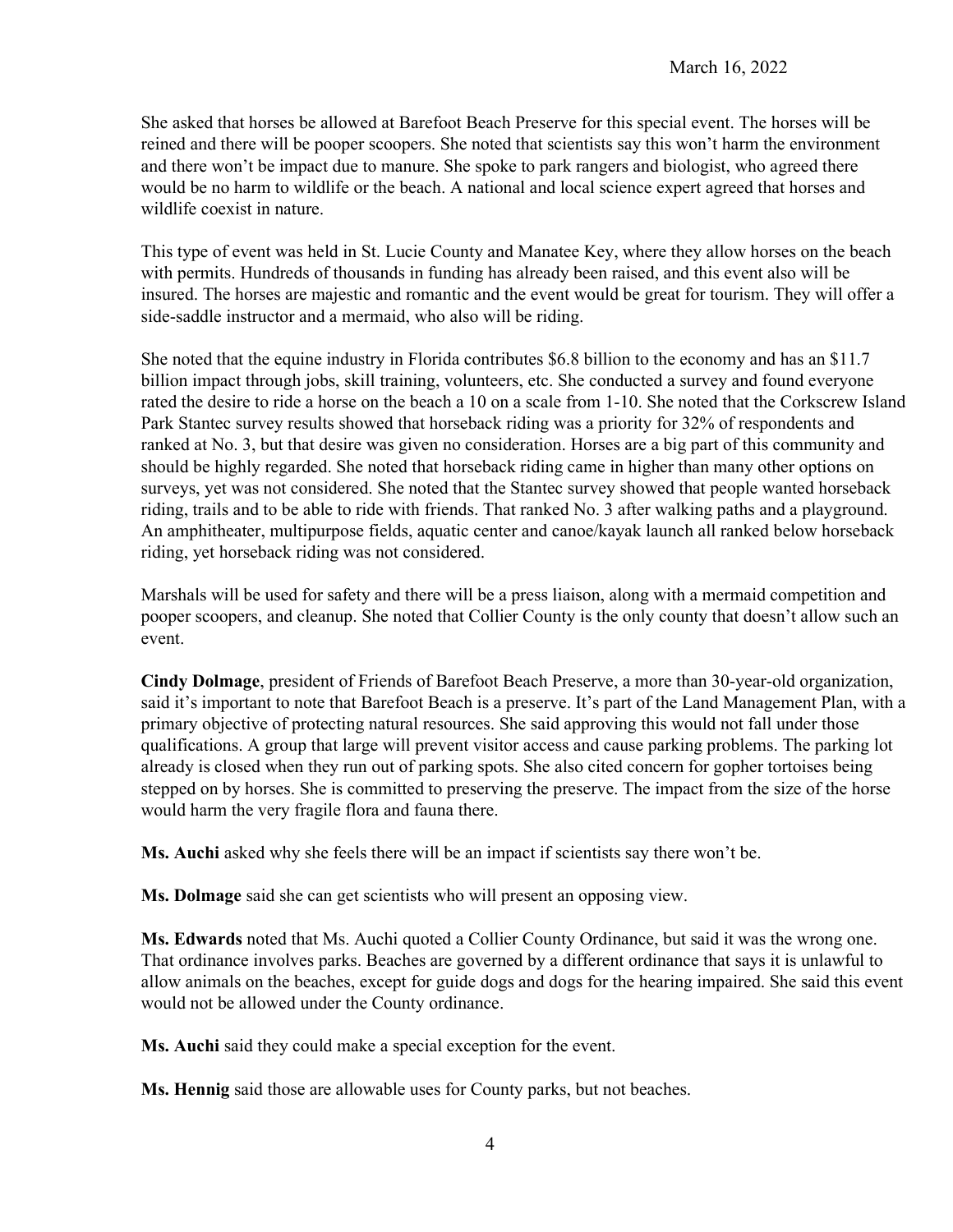**Mr. DeMarco** commended Ms. Auchi's presentation. He noted that 32% of respondents were interested in horseback riding on beaches. If there were 12-20 people, he thought accommodations could be made.

**Ms. Auchi** said they want to ride on the beach.

**Mr. DeMarco** said he would like to take his dogs to the beach, but he has to drive to Bonita Springs for that. If they're interested in holding it at a park, he's on board. But if it's a beach run, there are many people who are concerned that it's a health impact. It's not allowed. He doesn't see the beach as a requirement.

**Mr. Dixon** asked if they'd gotten an opinion from the County Attorney's Office.

**Ms. Hennig** said an assistant County attorney was present here.

**Attorney Ashkar** said no animals are allowed on beaches, only parks. They can ask the Board of County Commissioners. They'd be the ones to direct staff to allow it. These regulations have been in place for a long time.

**Ms. Gibson-Laemel** asked if they'd considered Lee County for the event because there are beaches there that allow dogs and it might be a better fit.

**Ms. Auchi** said she chose this beach due to its access, bridges, etc. This is the only beach that could accommodate the horses.

**(Audience)** how about Lover's Key?

**Mr. DeMarco** said Bonita Beach was just cleared.

**Ms. Auchi** said this is the only one that's safe for the horses. We checked around and everyone and scientists said there would be no problem, no impact.

**Mr. Denny Dolmage** said if you want to make changes, you need to go to the Board of County Commissioners. Where would you park the horse trailers, Parking Lot 3?

**Ms. Auchi** said most would park there, but they'd use shuttles.

**Chairman Olesky** said right now, it's against County ordinances and this Board cannot approve it for that reason.

**Mr. DeMarco** asked if they could recommend sending it to the BCC.

**Ms. Heuser** said she thought they needed more information.

**Ms. Dolmage** said she'd like the opportunity to bring in experts.

**Mr. Dixon** said he has no problem approving this if the County allowed it. The environmental impact is nil. He has an autistic son and he's very familiar with equestrian therapy. He would vote to approve.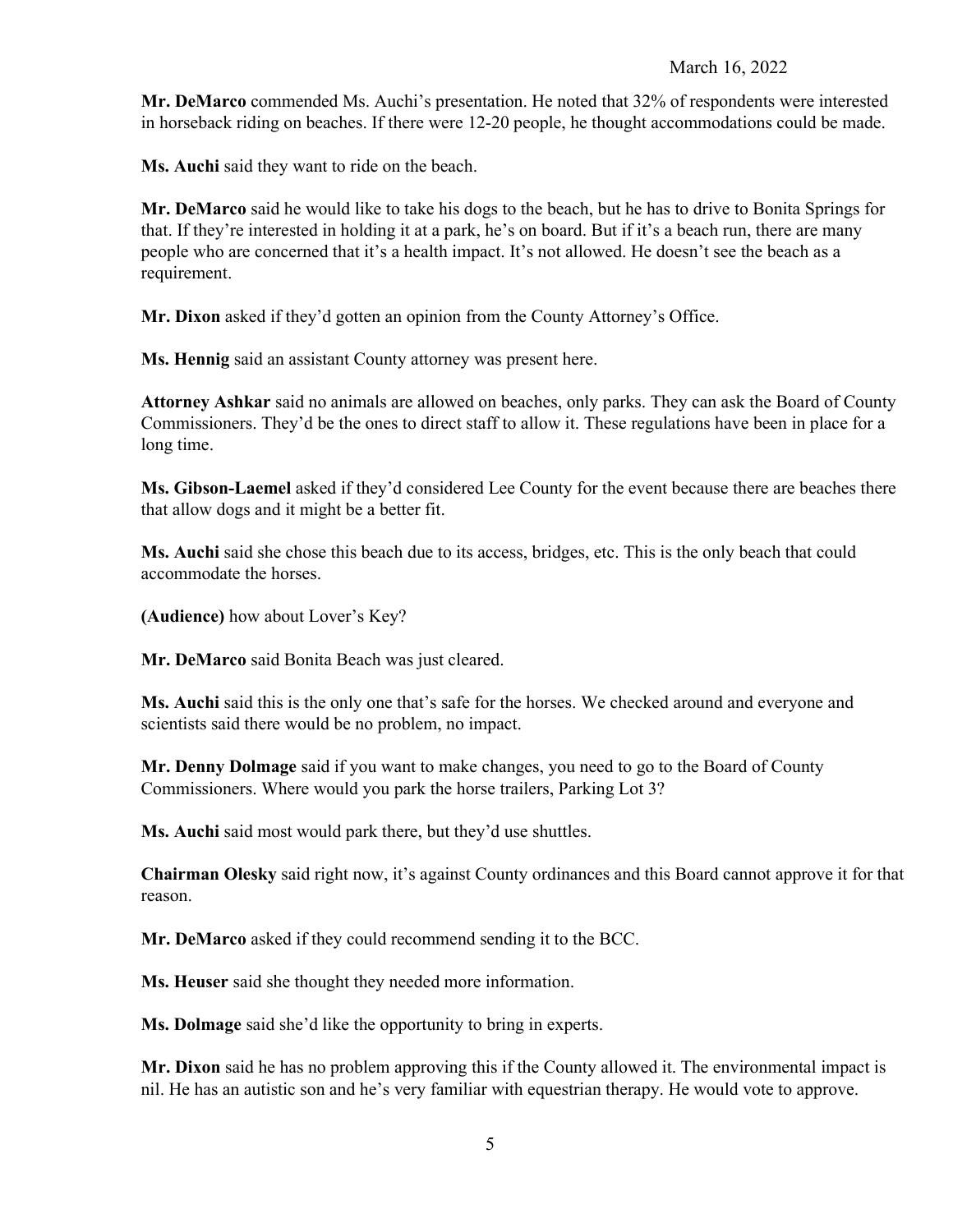**Ms. Heuser** said they could petition the BCC and PARAB could make a recommendation.

**Mr. Dixon** said even if they approve it, it's against the ordinance.

**Mr. DeMarco** said he didn't think one day would hurt the beach. There would be 10-12 horses, no more disruption than 150 tourists.

**Rosemary Arway** said she's also an equestrian and found Ms. Auchi's presentation to be extraordinary. She appreciates Ms. Dolmage's work with the preserve, as well. Horses are a great natural resource, as is the beach. Equestrians are very much excellent stewards of the lands. It's to our best interests to keep the land pristine. This could be an opportunity for Collier County to showcase the beach. If they require us to limit the number of riders, we could do that. She has a past legal background and is familiar with changing ordinances. There were probably horses there long before your ordinance was created. This is an opportunity for the County.

**Ms. Edwards** said to follow Ms. Hennig's advice and to petition the BCC to see what they can do.

**Mr. Olesky** suggested voting to recommend they petition the BCC to see what commissioners can do. .

**Ms. Heuser** said she didn't want to recommend it.

**Mr. Dixon** also didn't want to recommend it.

**Ms. Hennig** suggested they go before the Coastal Advisory Committee for a recommendation.

#### **c. Cell Towers at Palm Springs Park [Mattaniah Jahn]**

**Ms. Jahn** said she represents Eco-Site LLC, a communication tower company that's coming before the Board to request a recommendation for approval to allow a driveway across Palm Springs Park to connect to a communication tower that has yet to be constructed, but was approved by the County Hearing Examiner in 2020. The tower would be located on Parcel No. 00297320001.

[She showed an aerial photo of the area and where it would be located.]

The tower would be located on the yellow parcel, which is private land, a driveway. She noted that it's now a shell road with no fences that separate it from the park. Whether the tower is compatible with the requirements of your code, whether it's compatible with the surrounding land uses is not before you today. The question before you today is whether this driveway is an allowable use and a benefit to the park.

The plat for Palm Springs has an easement on the west side of Palm Springs Park. This was discussed rather extensively during the zoning hearing. When Eco-Site went to its title insurance company, it wasn't willing to give title insurance unless the easement was clarified. In Florida, there is no such thing as a landlocked parcel. It would basically require a lawsuit against the private owners along here.

To clarify, that is because in Florida there is no such thing as landlocked parcel. We actually have a statutory exemption that will allow you to establish access to your land if it's become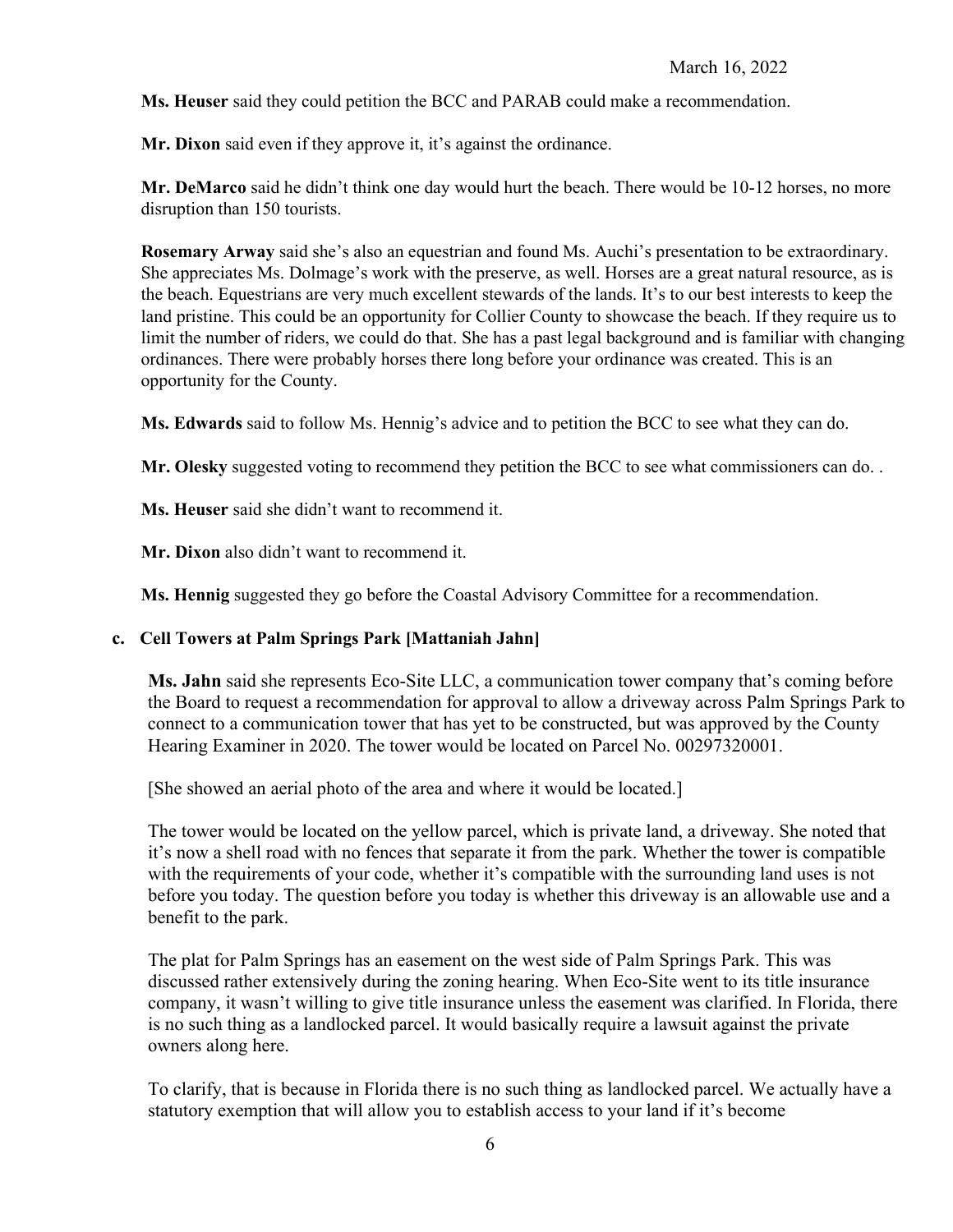landlocked. That's a long process and it's not a very neighborly process, so part of what Eco-Site is trying to do is to develop a solution that would get the tower up and running. Three carriers need this tower and it would be a win-win in a public-private partnership approach.

[She displayed the plat and land to the northeast.]

She said she was highlighting the easement that started this whole conversation. Again, going that route, while available to Eco-Site, would not be very neighborly. It also would be fine to come up with a solution that brings public benefit and allows wireless service to be provided. If approved, the park would enter into a license agreement to allow very limited access into the driveway for the cell tower. There would be one trip per carrier per month to check the towers. That would typically be in a pickup truck-type vehicle. That's just technicians going out there checking to make sure that everything is good. The facilities are highly automated, so they may not have to go out there if remote diagnostics are coming back good.

**Mr. Dixon** asked if it would be an asphalt driveway.

**Ms. Jahn** said it would be GeoGrid sod, which looks like grass but can actually hold firetrucks and other vehicles. You place the GeoGrid down and then you place topsoil over that and then grass is planted on that, so it physically looks like grass, but it's actually able to support vehicles.

What is proposed is a driveway from the gate to the cell tower and three handicapped parking spaces for the public. That would allow access to the park, which currently has no handicapped parking. It will still be gated. There will be a black vinyl-coated chain-link fence along the driveway and access gates to the park. Access to the communications tower will be secured by two gates. It would still be able to be closed off and sealed off by the parks when the park is closed. Any landscaping that is disturbed while installing the driveway would be replaced. The two Frisbee golf course holes also would be relocated to the west.

The tower was first requested by T-Mobile two years ago and the need has increased. Coverage would be more reliable in the area, which can't handle the capacity. Cell towers can only handle so much. [The PowerPoint presentation showed the saturation of cell towers and how the new tower would add coverage.] We have the same challenges that the County has with its roads and transportation systems. We're always trying to make ourselves concurrent with ever-increasing demand. Cell towers are getting so much traffic, so adding a cell tower removes traffic from the neighboring towers and that way, the neighboring towers actually have more resources to serve the areas around them, and they do more.

The other co-locators are AT&T, which is in the process of signing a lease, and DISH Network, which is in the application and publication process, so the need is great. She has three carriers that are waiting. The County Zoning Division is treating cell towers as essential services. Eighty percent of all 911 calls come via wireless numbers. Wireless cell service is no longer a luxury, it's a necessity. She respectfully requested that the Board recommend approval of this driveway, associated parking facilities for the public and access to the communication tower.

**Mr. DeMarco** asked why they were building a fence.

**Ms. Jahn** said that County staff requested it.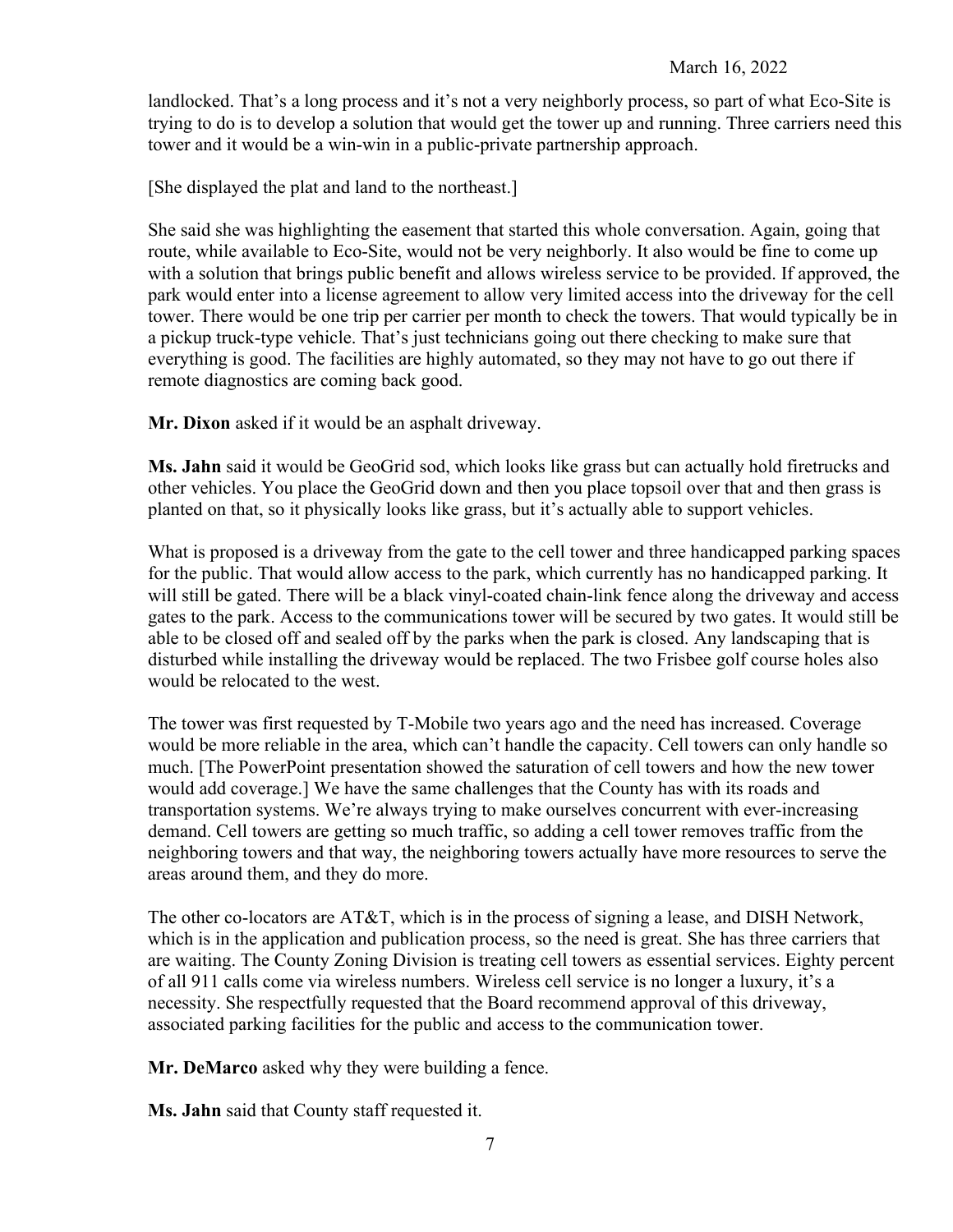**Mr. Atkinson** said it will separate it from the playground and prevent kids from running into the driveway and getting hit.

**Ms. Jahn** said if handicapped parking is available, she could see the logic of the fence.

**Robert Buchan**, a neighbor of the park, said this is a community park that was put there by the developers of the park for foot and bicycle traffic. We don't advertise that there's a park there. Now there's a disc golf course there. That was put in by the County. It's added some presence, but it's kept some undesirables out of the park. Also contributing to this issue is they've built several thousand units next door and the park is now used by a lot more people. [He showed photos of the playground at Palm Springs Neighborhood Park.] Our concern is the use of this road. We're going to lose some trees and land at the end. They're going to reduce the size of the park and it may not seem like a big deal, but it is to us. The disc golf course will get compromised. It's not a good thing. Part of the issue is there already is a lot of travel, a lot of people going there at night and the police are summoned. It will encourage more criminal activity if there's a road that lets more people drive in there. It's not a good thing.

He heard it may be closed by gates at night, which would be great. He gathered a petition in his neighborhood and got overwhelming response. We were not asked for input on this, so we had no say. He noted that the easement is 50-60 feet long. He suggested they find another way, another road west of the easement to access the cell tower. There's also Palm Springs and Pine Vale Drive, which has a *cul de sac*. As far as handicapped parking goes, the playground is all mulch and there's not much access for people in wheelchairs.

**Tonia Spangler**, a neighbor who lives across the street from the park, said her neighborhood wasn't notified about this cell tower and driveway issue, just residents on Pine Vale Drive. It was approved with the proposed access. Because it was a site development plan, they didn't have to notify residents. We're concerned because we don't get to have a say. This isn't about the tower, it's about the park. The park really can't support it now. You can do a sidewalk. You don't need a road.

**[Audience]** We live directly across the street and you can put all the fences up that you want. We have crime in that park. A teen was stabbed.

**Renee Newman**, who lives at 654 Palm Lake Drive, said it's a neighborhood park, not a community park.

**Mr. Dixon** asked if there was anyone in the audience who lives in the houses where the easement is.

**Ms. Newman** said there was not.

**Mr. Dixon** said the homeowner still owns the property, but there will just be an easement. Do they object to building a road behind their houses? They're not going to be compensated.

**Jennifer Buehrer**, who lives across from the park, said you're taking away the trees and space from the park. What are you giving us in return? You're giving us more crime. We live there. This is our home.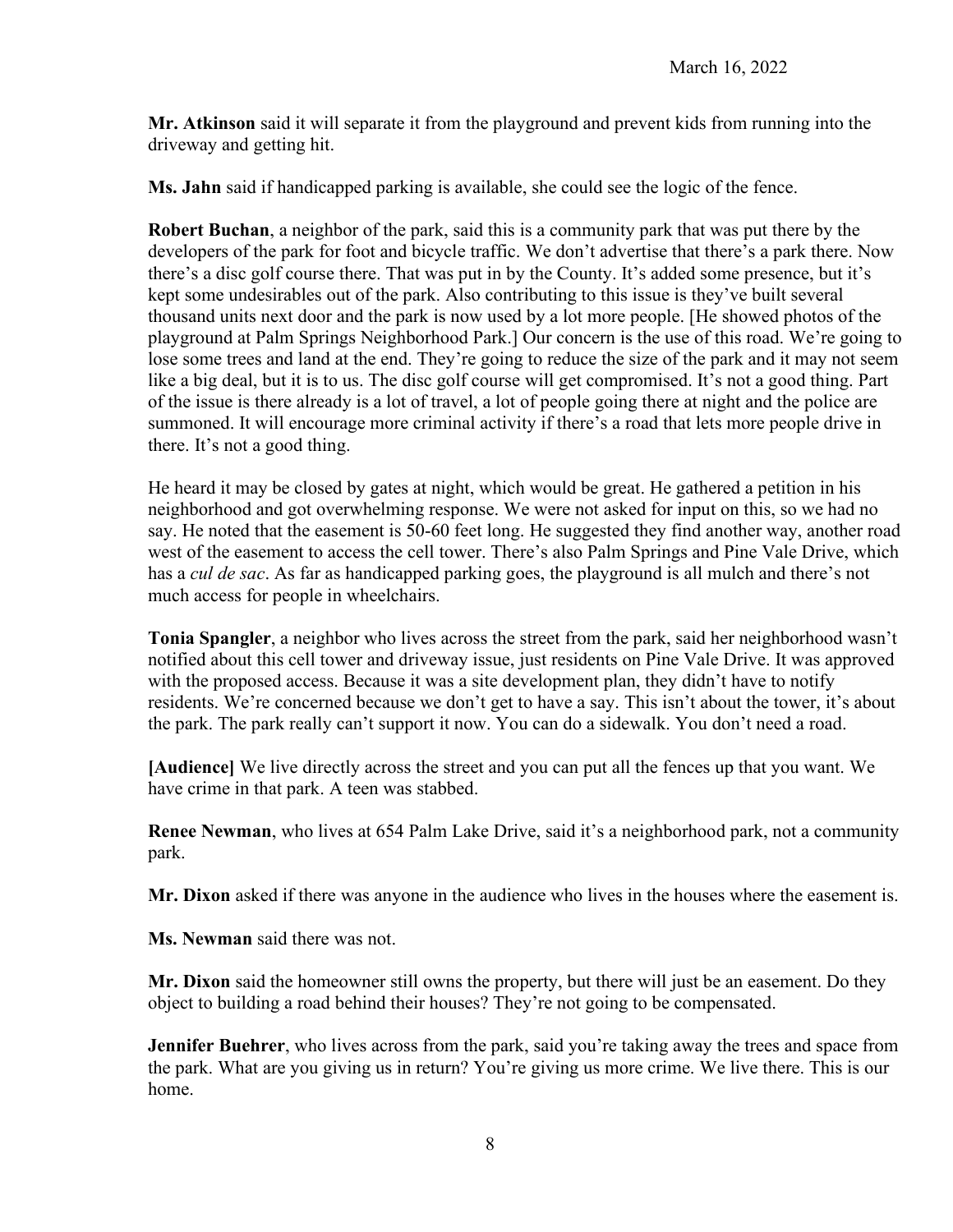**Mr. Atkinson** said Public Services staff looked at the proposal and recognized they would lose a lot of trees, but they will be replanted. They would have an easement for a lift station. They got a release and there was no objection from PUD and no objection from Risk Management. The Frisbee golf developer has agreed that two holes will be impacted and will be relocated to maintain the nine-hole Palm Springs Park Disc Golf Course.

Another reason they're asking for handicapped spaces is because there's a plan to put in a new playground, but they can't now because the codes have changed. They need handicapped parking spaces, which this will provide and allow the County to make that improvement. They're speaking with the Growth Management Division now about improvements and making it ADA accessible.

**Mr. DeMarco** asked if Eco-Site would assist.

**Mr. Atkinson** said Eco-Site would be doing it all. But he thought they were getting asphalt, which would have no maintenance.

**Ms. Newman** noted that the County needed to get 50% of the neighbors to approve the disc golf course, but they didn't hear anything about this project.

**Mr. Atkinson** said he wasn't able to address that.

**Ms. Newman** said that when you have the Sheriff's Office in the park, you notice. It's a very tight neighborhood. We keep an eye out.

**Mr. Atkinson** said he was familiar with the neighborhood.

**Ms. Heuser** asked if staff was recommending approval of this.

**Mr. Atkinson** said they're working with Eco-Site. Staff had some concerns when they came to us, but they've addressed all the issues.

**Mr. Dixon** asked what type and size of trees would be lost.

**Mr. Atkinson** said seven to eight mature trees.

**Mr. Buchan** contended they'd lose 17-18 slash pines.

**Supervisor Garby** said they prefer to replace those with palm trees.

**Mr. Dixon** asked why not replace them with slash pines.

**Supervisor Garby** said palms are easier to maintain.

**Ms. Jahn** said Eco-Site followed the County process and could not believe that notices did not get sent to these neighbors. About 150 courtesy notices went out within a 1,000-foot radius, but the number may have changed since the time this was zoned. She noted that all improvements to the park will be paid for by Eco-Site, including the driveway, handicapped parking spaces, fencing and relocation of the disc golf holes. She took exception to the fact that this park could not accommodate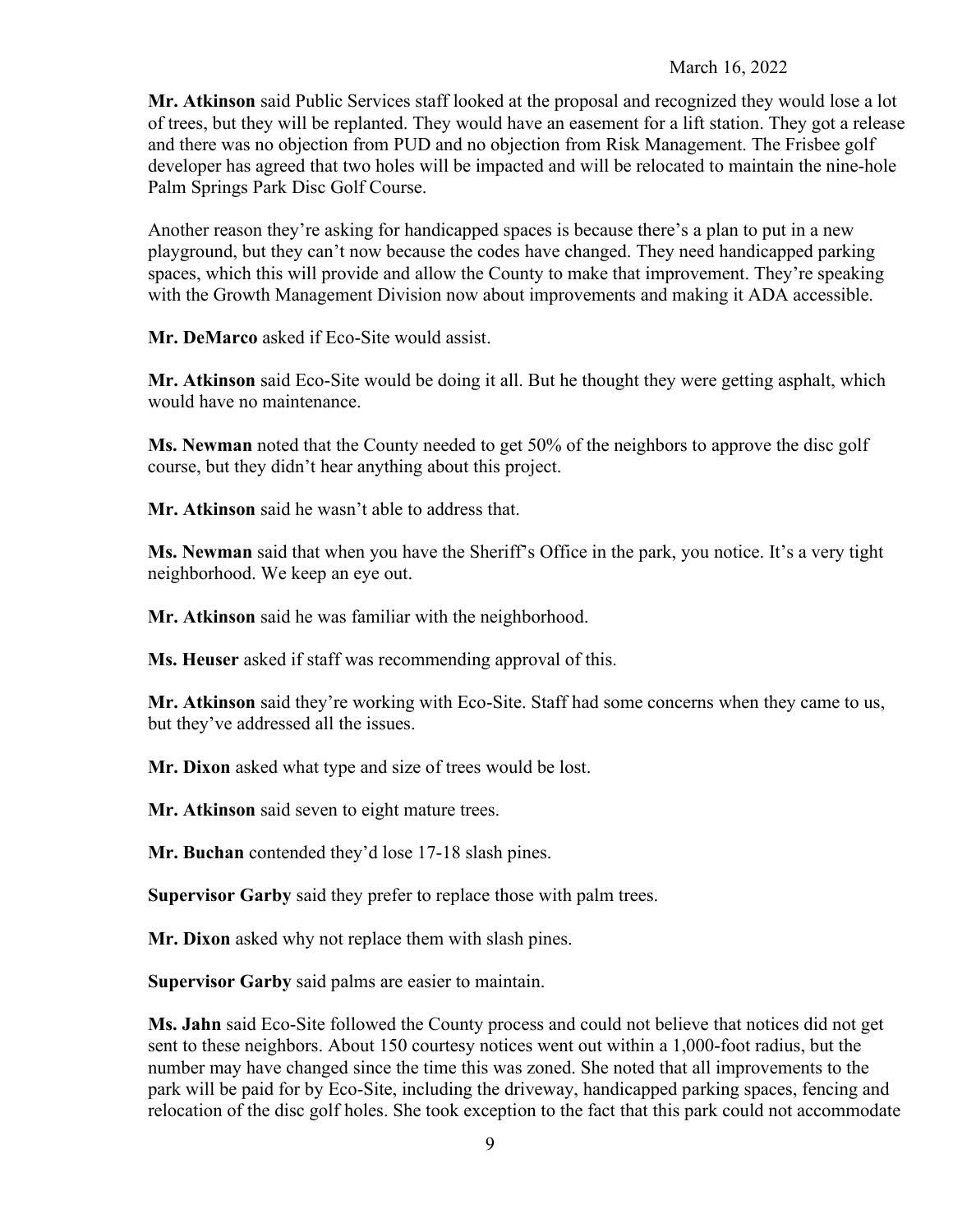people with disabilities and directed them to [www.hoveround.com,](http://www.hoveround.com/) which features electronic wheelchairs and mobility scooters that would enable someone to use the driveway and park. She noted that CPTED (Crime Prevention Through Environmental Design) recommends a chain-link fence, which would enable neighbors to view what was going on within the park. It also adds a secondary barrier between the access point to the east and the park. And if someone wanted to call 911, they need cellphone towers.

She said they can't just build a sidewalk all the way back because fire code requires a driveway to get an emergency vehicle to the gate. Otherwise, they would build a sidewalk. It would be a lot less expensive than the driveway, fencing and parking spaces. If staff is looking for an asphalt driveway leading to the parking spaces, they would agree to that condition. She said she's available if anyone has any questions. Her tree survey data shows that eight trees would be removed.

**Ms. Heuser** asked if she could address the easement on the west side.

**Ms. Jahn** said that is an access point. It's just an easement that's being talked about. It's the exact same width as the easement on the driveway. During zoning, that's sufficient to establish access for purposes of zoning approval. The problem is that since we're getting ready to put in a facility that is a sizable investment and is part of a communications grid that has to be there and be online, the carriers require Eco-Site to provide title insurance on both the tower site itself and the access because they're not going to locate on a site that could somehow lose its access. The title insurance company isn't willing to insure this as it stands, just in case.

**[Audience]** asked about another street in a neighboring subdivision to the west.

**Ms. Jahn** noted that the road over to the *cul de sac* immediately to the west of the park cannot be used. She said the public should be careful about what they wish for because if they opened up another area that's landlocked, it would open it up to all uses, not just the limited uses it's seeking for the driveway it's asking for approval of.

**[Audience]** said it would be a nightmare.

**Mr. Dixon** asked if there was anyone who lived on that side who objected to the easement. He noted that there would be a driveway on either side to gain access. He pointed out that he has a right-ofway easement by his house and the city can do what it wants with it.

**Ms. Jahn** said they're projecting to reach 11,000 people with this cell tower.

**Mr. Dixon** said the cell tower is approved. That's a moot point. The only thing we have to approve is access.

**Ms. Gibson-Laemel** said she likes to look for a win-win and there would be some definite improvements to this park under this proposal, a driveway, fence, handicapped parking. She also noted that it would improve safety.

**Ms. Heuser** said it sounds like the neighborhood still would not like it.

**Ms. Newman** said there's a chain-link fence there now. They call 911 because people don't pay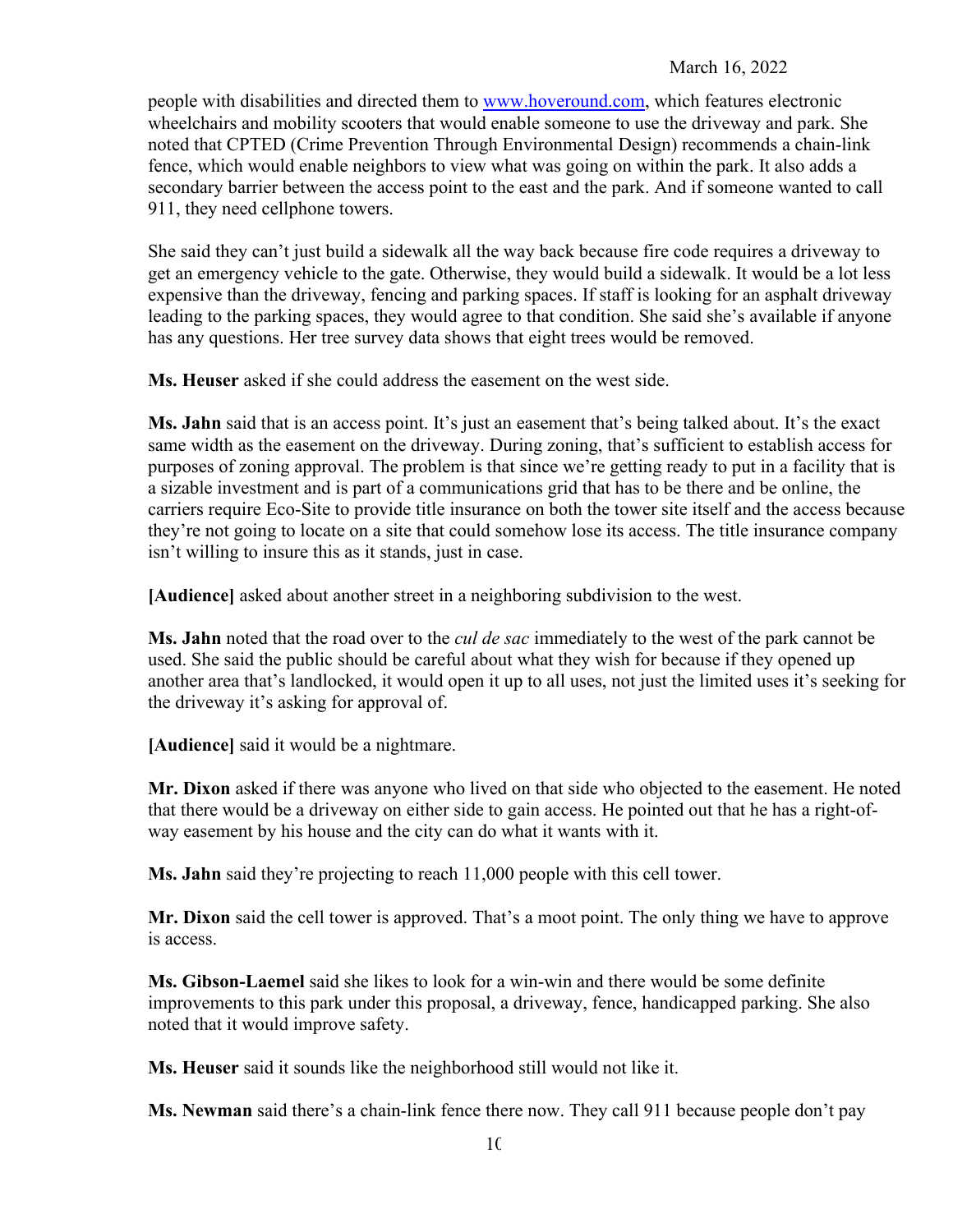attention to laws. They watch the apps and know when police are coming.

**Ms. Edwards** asked to stop the discussion.

**Mr. Atkinson** said there is a possibility of adding lighting on that driveway.

**Mr. DeMarco** said he didn't see how a 75-foot road has anything to do with crime rates or lights helping or hurting.

**Chairman Olesky** asked the Board to come to a decision.

**Mr. DeMarco** voted to recommend approving Eco-Site's application.

**Mr. Dixon** asked to amend it to add an access road, with improvements, including lighting and a gate.

*Mr. Demarco voted to recommend approving Eco-Site's application for a cell tower access road, with improvements to the park, including lighting on the road and a gate. Mr. Dixon seconded it. The motion carried 6-1; Ms. Heuser opposed it.* 

## **d. U.S. Open Pickleball Championships Update** *[Aaron Hopkins, Regional Manager]*

**Mr. Hopkins** said he oversees East Naples Community Park and that Naples is now considered the Pickleball Capital of the U.S. The U.S. Pickleball Championships will be held here from April 23-30 at the pickleball park. Park sponsors are Minto Communities and it's powered by Margaritaville. More information can be found at [www.usopenpickleballchampionship.com](http://www.usopenpickleballchampionship.com/) 

He outlined the daily events, which include a Kids Day, a Margaritaville Party, and para-pickleball and other tournaments. Parks & Rec has upgraded the Community Center, Welcome Center and the grounds.

#### **A discussion ensued and the following points were made:**

- They expect a record year, more than 2,500 players
- The Welcome Center has a temporary CO, allowing limited use; furniture has been ordered and people can watch matches from there, but the main Pro Shop won't be open.
- The Pickleball Pro Shop in East Naples will not be open because it competes with this event.
- Parking will be at the park and by the soccer field; there's an interlocal agreement with Avalon Elementary School for parking on the shared soccer field; Sugden Regional Park will handle overflow parking.
- They expect 25,000-20,000 people during the week, but not at the same time.
- Shuttles will be provided using golf carts and shuttle buses.
- This is the sixth year and they've learned from trial and error.

#### **e. Accreditation**

(This item was moved to the April meeting agenda due to time constraints)

#### **VIII. Old Business**

# **a. Immokalee Master Plan**

**Ms. Edwards** introduced Ms. Randy Hopkins, an interim Parks Regional Manager who is taking the place of Annie Alvarez, who has been moved to an operations analyst position.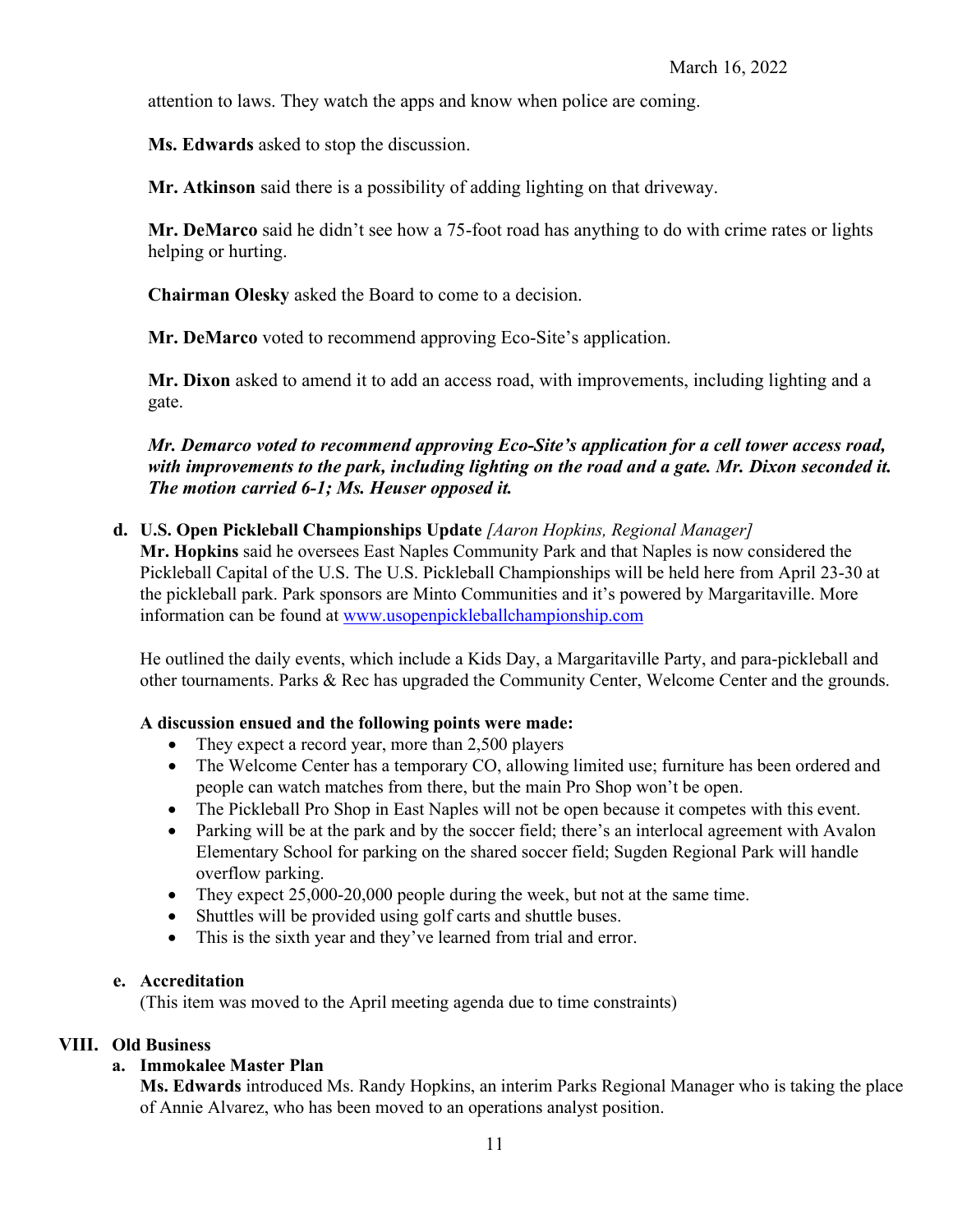**Ms. Edwards** said they want to make sure everyone is involved in the Immokalee Master Plan and will offer focus groups to get input over the next few months. They want to start the actual plan in June, after the focus groups meet. This Master Plan came from staff, but we want the community involved so they're getting a true master plan.

**Ms. Gibson-Laemel** asked what staff she meant.

**Ms. Edwards** said it would be Immokalee staff. We want to take it a step further and hear from the community, to get them involved.

**Mr. Gomez** said they also want to work with neighborhood partners in the community. He said they were asked to break it down to short term, intermediate and long-term projects.

## **Mr. Gomez detailed a PowerPoint presentation on the Immokalee Master Plan, which was revised to include changes recommended by the PARAB:**

**Airport Park. Short-Term Plan – 0-12 Months**: Half the playground was removed due to hazardous parts. They are planning to replace that with another play structure in FY 22. The playground rendering, cost estimate and purchase order to buy playground equipment are complete.

**Airport Park - Intermediate Plan 1-3 years:** Installing two new pavilions, at a cost of \$400,000; replacing pavilion and grills, \$350,000.

**Airport Park - Long-Term Plan 3-5 years:** Due to the high usage of the park for special events, the County would like to enhance the park by adding more amenities – an event lawn amphitheater for special events; an upgrade of existing restrooms, and building additional outdoor restrooms. Estimated cost: \$750,000. They want to make this a special events park like it used to be to bring the community back to the area.

**Ms. Gibson-Laemel** said people have no idea what these things cost.

**Mr. Atkinson** said they don't have a full cost yet.

**Ms. Gibson-Laemel** said people will be shocked.

**Community Park Short-Term - 0-12 Months:** Repaint partitions; spot paint around the bathroom; change mirrors; switch from plastic to metal toilet paper dispensers; outdoor restroom are frequently clogged due to aged plumbing; security cameras will be installed outside bathrooms due to recent incidents of vandalism.

**Ms. Gibson-Laemel** said she visited the facility and was appalled at the status.

**Mr. Said** attributed the vandalism to the TikTok craze, which encourages criminal mischief.

**Mr. Atkinson** said the skate park will be fixed by spring. It's one of the most used skate parks anywhere and there's just too much wear and tear.

**Ms. Gibson Laemel** asked if it will be larger.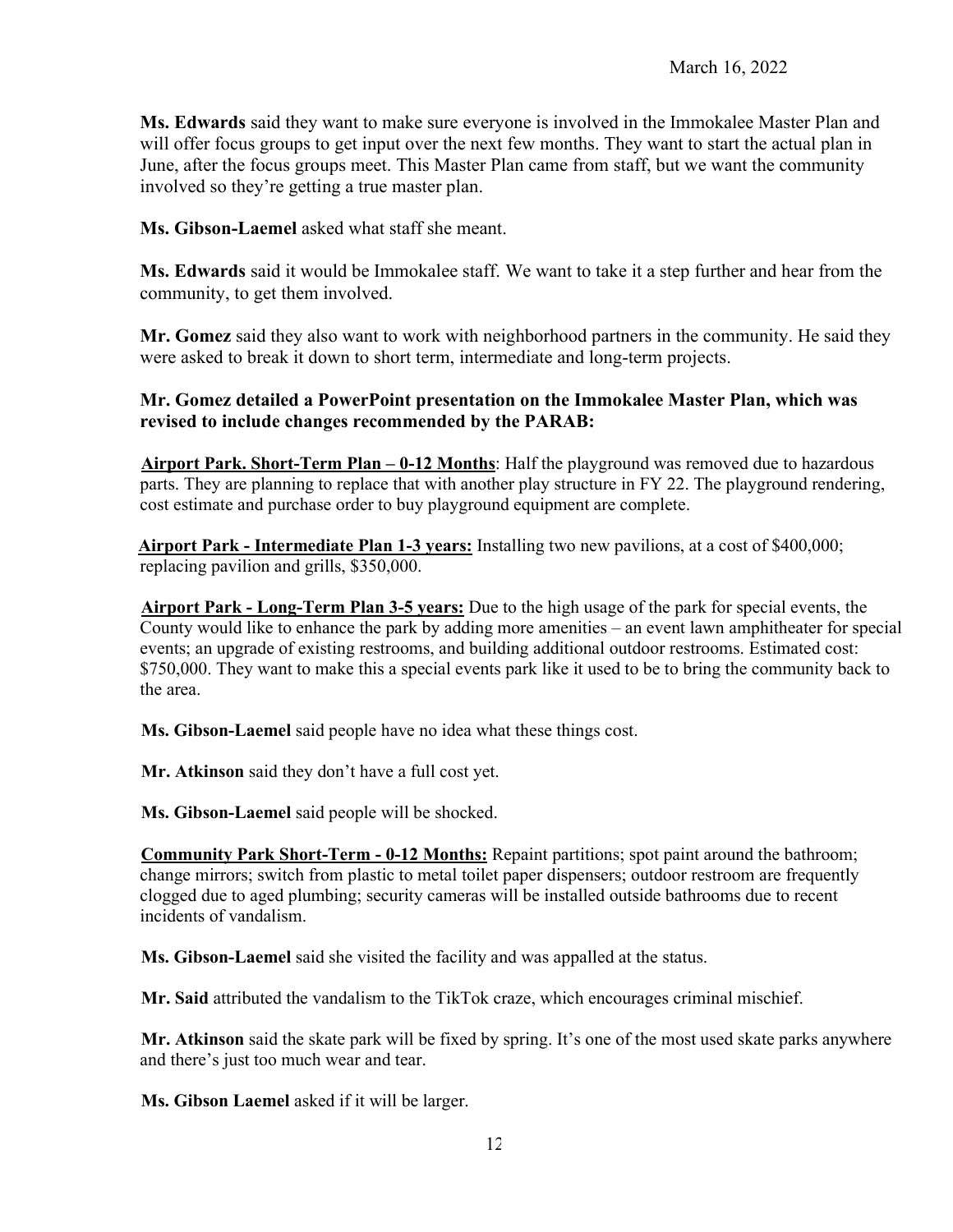**Mr. Atkinson** said they will add new features and upgrades now and they will expand it in three to five years.

**Ms. Gibson-Laemel** asked about the upgrades.

**Mr. Atkinson** said there will be new features within the same footpring.

**Community Park (Intermediate Plan - 1-3 Years):** Expansion and renovation of existing Skate Park, including athletic lighting, fencing, new concrete slab, replacing damaged and rotted wood and adding additional ramps at an estimated cost of \$850,000; a new Hoover booster pump and school site irrigation separation, \$55,000; irrigation renovation in-between fields parking lots to include new piping and controllers, \$60,0000; install new irrigation at the main entrance in front by the court and large field, \$60,000; install a parking lot beside the softball field's current dirt parking, \$100,000; install three concrete bins for field sand, clay and soil for fields, \$75,000; regrade and re-sod the softball field and renovate the clay track which is used by cross-country runners, and the infield, \$175,000; renovate the fencing around the park, \$55,000; purchase new park furniture, outdoor benches, tables and athletic benches, \$30,000; renovate softball dugouts, \$60,000.

**Community Park (Long-Term Plan - 3-5 Years):** Complete the walking path, \$150,000; path Lights, \$50,000, path-light poles every 75 feet, which will require 13 light poles for about 1,000 feet of additional pavement. The poles and lights will be paid for by the Immokalee CRA. The estimated cost is \$200,000.

**South Park (Short-Term Plan - 0-12 Months):** Add an exit door in the kindergarten and preschool classrooms. There currently are no exterior exit doors in either classroom, which causes a safety issue, with only one way in and one way out. The estimated cost is \$300,000.

**South Park (Intermediate Plan - 1-3 years):** Add a new well and Hoover booster pump-potable now, \$60,000; new irrigation field and site, which is not irrigated now, \$75,000; install Bermuda sod on field area and commons, \$175,000; landscaping upgrades, including new sod, trees and plants on the entire site, \$45,000; purchase new park furniture, outdoor benches, tables and athletic benches, \$20,000. Total estimated cost is \$375,000. Add Irrigation to green space so the area can be used for the soccer program and childcare activities (the soccer program now plays offsite at a school field); soccer participants numbered 214 in fall 2021 and 220 in spring 2021.

**South Park (Long-Term Plan - 3-5 Years):** Installing a shade for the playground and adding a pavilion. Estimated cost is \$400,000. They want to hold tournaments there and tournaments are booked now.

**Ms. Gibson-Laemel** asked if the casino donates money to the parks.

**Ms. Edwards** said the casino is a generous donor.

**Mr. Said** said they're trying to work out a maintenance schedule to accommodate the community's needs at the Sports Complex. Stormwater is the big issue. They want to add irrigation to the parking lot, where trees have been protruding through the asphalt and the handicapped spot.

**Sports Complex (Short-Term Plan - 0-12 Months):** Fields 1, 2 and 3 will be closed for regular maintenance; Fields 1 and 2 will reopen August 31; Field 3 will reopen in late September; Maintenance closures will be enforced from December through February and May through August; Dreamland's open space will be renovated to support local and neighborhood play; they'll explore a partnership with the CRA to cost-share this project; add 30 new concrete garbage and recycling bins. Estimated cost is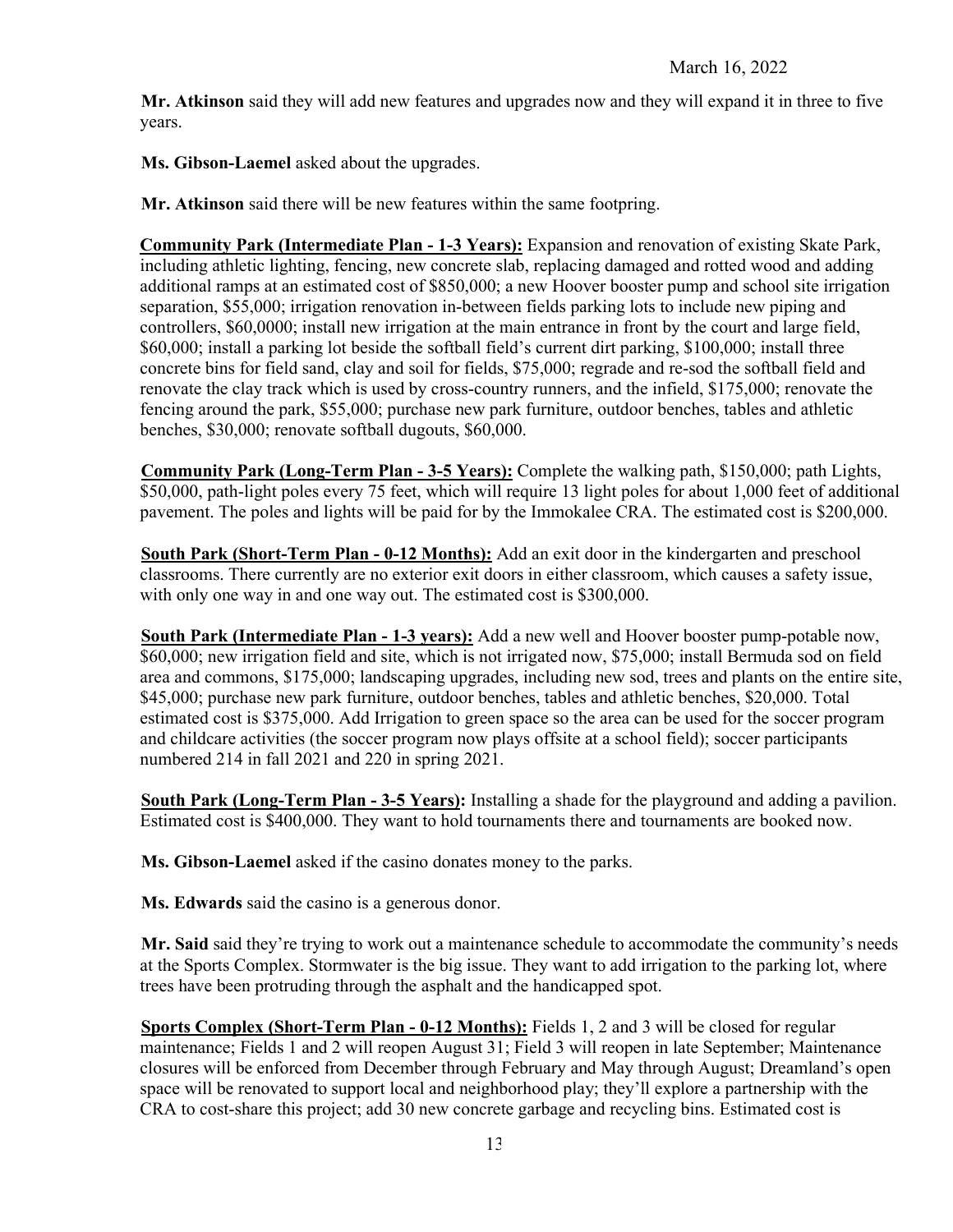\$15,000. Add a Hoover booster irrigation pump and new controller, \$45,000; parking lot renovation, new curbing, milling, reinstallation asphalt and lining for safety, \$175,000; install new irrigation in the parking lot and front building area, \$65,000; remove trees and add new trees in the parking lot area, \$30,000; fencing upgrades to the field and parking lot perimeter, remove old black-vinyl coated fence and install a new one, \$200,000; landscaping upgrades, including new sod, trees and plants on the entire site, \$45,000; purchase of new park furniture, outdoor benches, tables and athletic benches, \$30,000. Total estimated cost is \$590,000.

**Sports Complex (Intermediate Plan - 1-3 Years):** Renovate the pumphouse restrooms and lifeguard room to meet current ADA codes; replace all features, which have all deteriorated and exceeded their useful life; restore and regrade the swale and backwash area; install stormwater pipe for backwash overflow. Estimated cost is \$6 million. Convert Fields 2 and 3 to turf fields and address the drainage issues. Estimated Cost is \$3 million.

**Sports Complex (Long-Term Plan - 3-5 Years):** Fitness Center Expansion. With the opening of the renovated fitness center, we've seen a substantial increase in memberships and have outgrown the current building. We run a monopoly because it's the only fitness center within 30 miles, except for one at Ave Maria, which is only accessible to residents. Estimated Cost: \$600,000. Hardening Project: We received a second grant for hardening the gymnasium and awning and to repair roofing and secure the foundation. Grant awarded is \$2,123,100.

**Ms. Gibson Laemel** asked if there would be room for expansion of the building.

**Mr. Atkinson** said there is room for expansion..

**Oil Well Park (Intermediate Plan - 1-3 Years):** New Parking and Lane to Park, \$140,000; purchase new park furniture, outdoor benches tables and garbage cans, \$25,000. Total Estimated Cost: \$165,000.

**Dreamland (Short-Term Plan - 0-12 Months):** Amenities needed are a pavilion, playground equipment, bike racks, tables and benches and lighting. Estimated Cost: \$200,000. Upgrade the multipurpose field, a design plan is in place for the multipurpose field and playground and will be funded by the Blue Zones project. The parks' contribution is to install irrigation, \$250,000; install new sod, \$150,000; install lighting for the playground and field, \$300,000; install restrooms, \$150,000; add 10 new concrete garbage and recycling bins, \$5,000. Total Estimated cost: \$855,000.

**Ann Olesky Park (Short-Term Plan - 0-12 Months):** Seawall project is funded by the TDC. Estimated cost is \$500,000.

**Ann Olesky Park (Intermediate Plan - 1-3 Years):** Replace amenities. Parking and curbing redo, \$60,000; purchase of new park furniture, outdoor benches, tables, grills, \$20,000; new fencing entry gates, \$25,000; new pavilion, \$60,000; landscaping and irrigation, \$30,000. Estimated cost is \$195,000.

**Tony Rosbough Park (Short-Term Plan – 0-12 Months):** New, deeper irrigation well and Hoover booster pump with filter due to shallow well and sand issues, \$60,000; irrigation renovation, \$25,000; renovate fencing and installation, \$30,000; ballfield renovations on Little League field, including sod and clay, \$175,000; bathroom and concession area renovation, \$45,000; concrete dugout renovation to bring up to code due to not enough head clearance, \$60,000; sidewalk renovation work, \$40,000; purchase of new park furniture, outdoor benches, tables and athletic benches, \$25,000; landscaping upgrades, including new sod, trees and plants on the entire site, \$20,000. Estimated cost is \$480,000.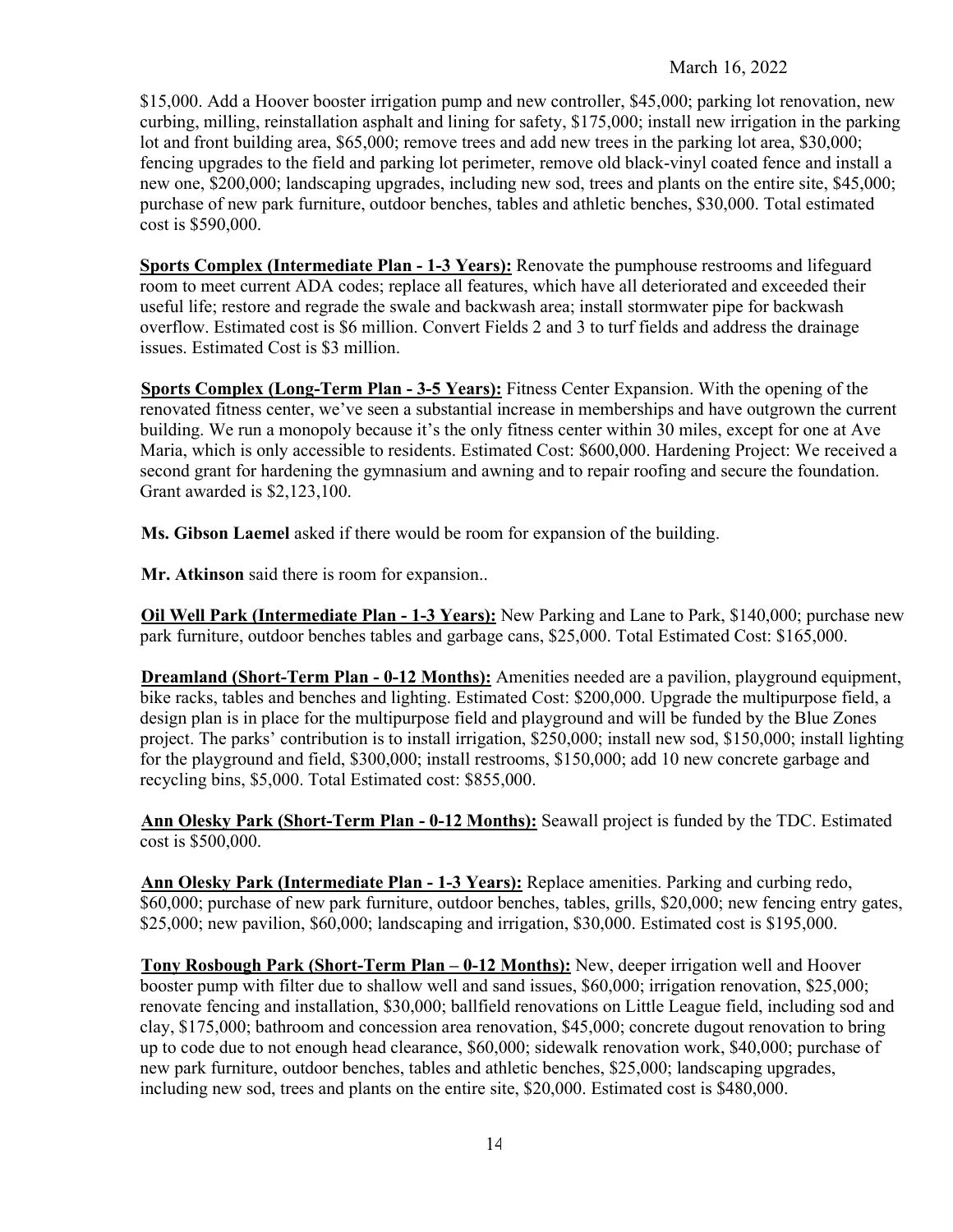**Ms. Gibson-Laemel** asked about girls softball fields.

**Mr. Said** said those fields are new and don't need upgrades. No one is advocating for baseball fields, just multipurpose fields.

The Master Plan's total estimated cost is \$17 million, which is \$19 million subtracting the \$2 million grant.

**Mr. Edward German**, a resident, said there's a huge need for fields out here. There was some talk about RCMA purchasing land and he asked for an update on that.

**Ms. Edwards** said the RCMA project is separate from the Master Plan. Parks & Rec Director Barry Williams is on vacation this week, but they decided to take that out of the Master Plan.

**Mr. Atkinson** said the fitness center has grown. He's a member and there will be more increases and equipment. He said it will grow exponentially if it expands.

**Manny Touron,** coach of the Immokalee Soccer Pit Cobras, urged staff to come to the game on Friday night and they will see 400-500 parents attending the game, which also will offer music before it starts. He said he gets asked every Friday what's happening with the fields and he can't provide a timeline. The bathroom is too far for children to go and they often pee before they get there. He's also seen kids peeing by the fence. They had to get Port-A-Potties for that reason, but most parents don't want their kids to use Port-A-Potties. Give us something for the community.

**Mr. Atkinson** said construction will start by Jan. 23 and it will take nine months. If they have to sequence it, it will take longer and cost more money. Design and permitting will be done by the end of the year.

**Mr. Touron** said he had to turn away 50 families this year due to the lack of fields. He hopes the Board and County are really looking at this. This was his fifth try in 14 years to get this program running.

**Ms. Hopkins** said the County will try to be as creative as possible. They could use Corkscrew Island Regional Park if it's not too far, or use baseball fields in the short-term.

**Ms. Gibson-Laemel** asked if the County could provide transportation.

**Ms. Hopkins** said they'd have to speak to the school district.

**Ms. Edwards** said they can contact the district's transportation director. They won't know unless they ask.

# **IX. Director's Highlights**

**Mr. Atkinson** said he wanted to highlight some of the smaller projects they're doing.

- Pelican Bay Park's seawall was failing and it's fixed.
- Vineyards Community Park Roots were causing a tripping hazard, so the pathways were improved and made safer to walk on. It's a heavily used park. They cut new asphalt, added root barriers and an overlay. The cost was \$131,348.90.

**X. 311**